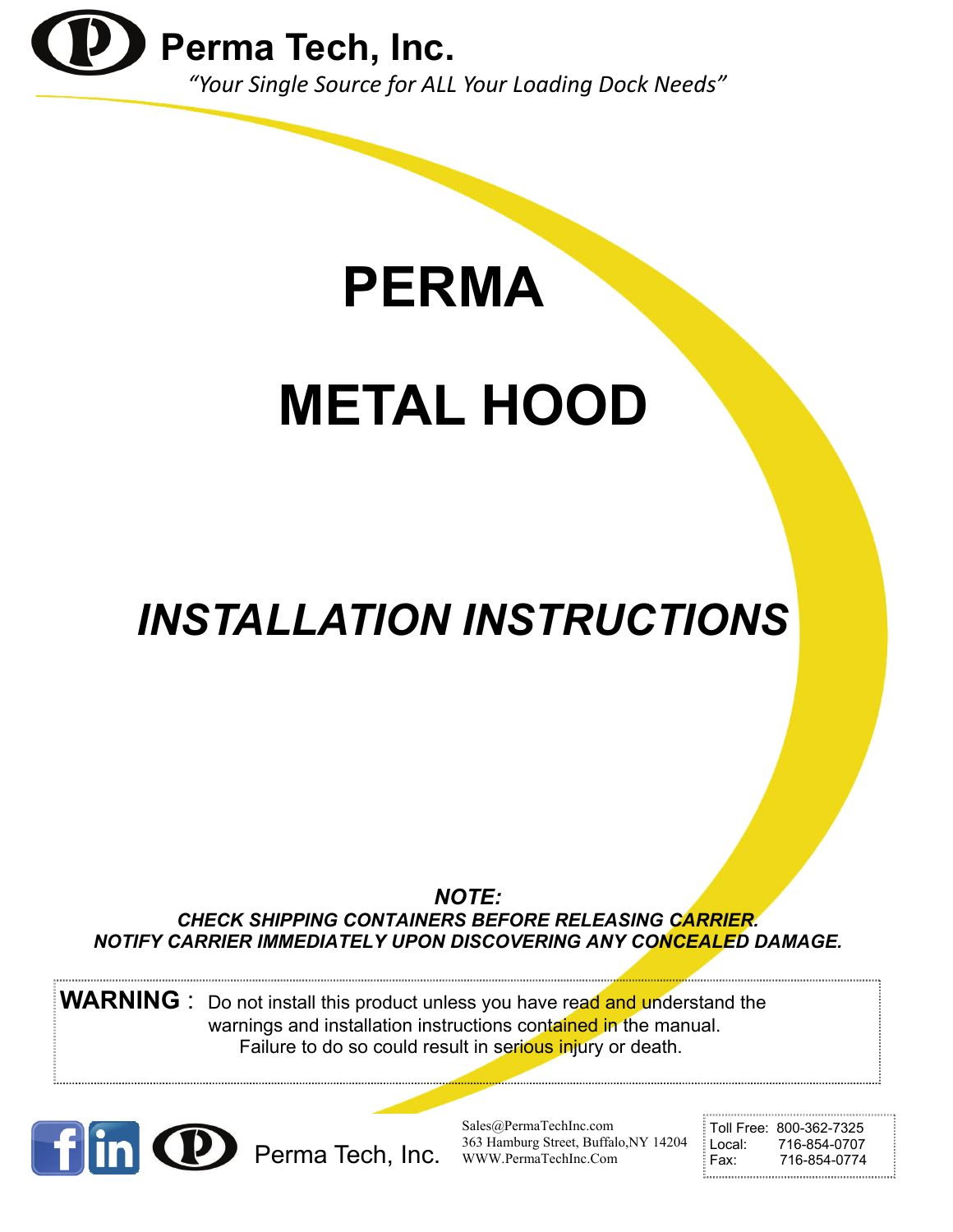### **INSTALLATION INSTRUCTIONS**

### **METAL HOOD**

NOTE: Check shipping containers before releasing carrier. Notify carrier immediately upon discovering any concealed damage.

The following steps are shown in the picture on the next page:

- Mark the center line of the door opening and the canopy. STEP 1:
- STEP 2: Mark off the position of the canopy above the door opening and be sure it is clear of any seals or shelters.
- Drill 4, 5, or 6 equally spaced 1/2" holes in upper flange of hood. STEP 3: (Holes are drilled by installer and spaced based on building specifications and length of hood)
- Drill holes in the wall to match the holes in the canopy. (See the STEP 4: mounting options shown on next page). (Hardware is not included).
- Position the canopy in place and anchor to the wall using 1/2" Dia. STEP 5: anchors in bottom gusset and 3/8" anchors in upper flange.

#### (OPTIONAL FOR HOODS OVER 36" PROJECTION.) STEP 6:

Mount angle clip above hood on wall at a distance equal to the projection of the hood. Attach wire to the front clip on hood and to the angle clip above.

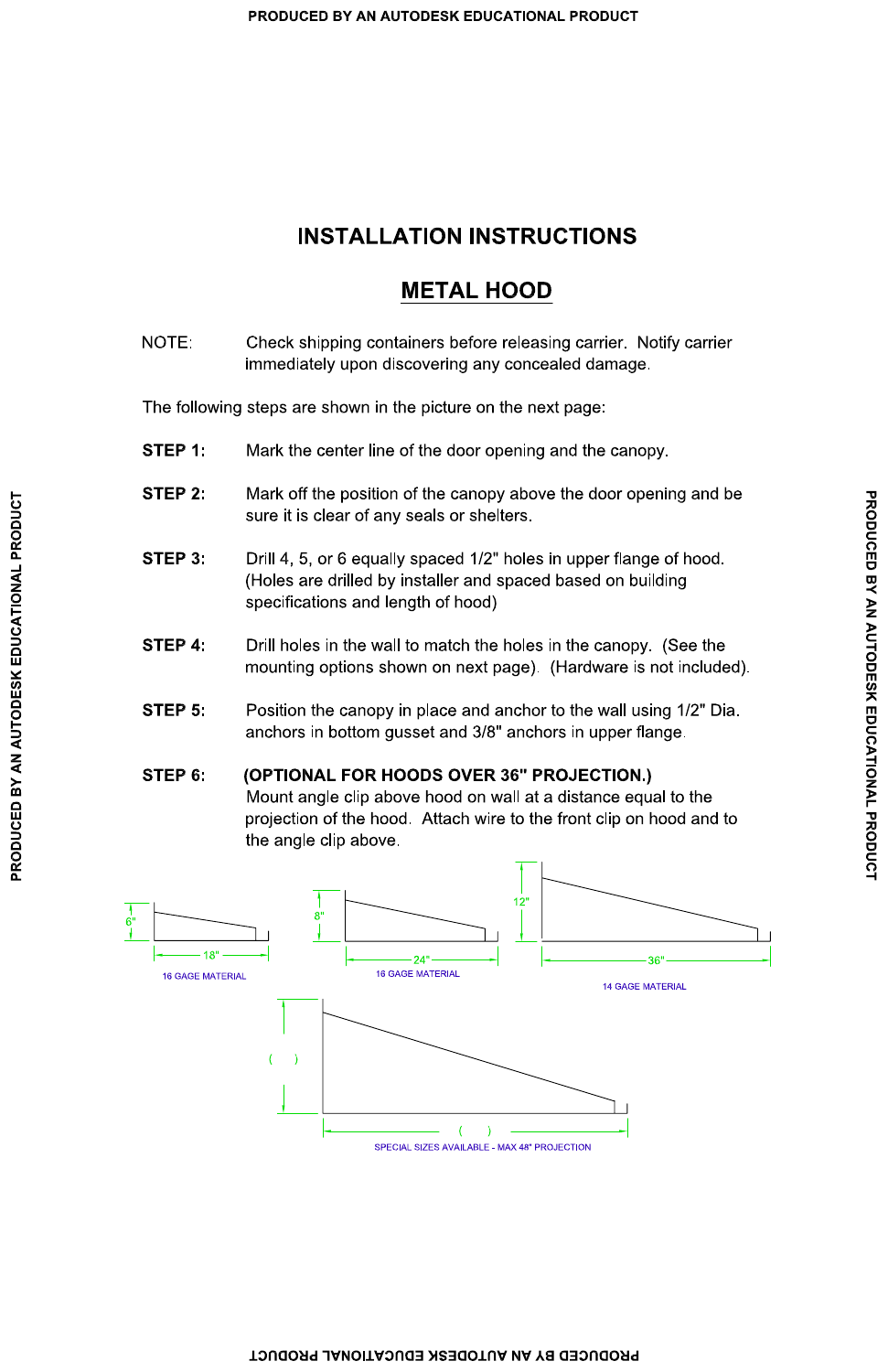### INSTALLATION GUIDE



### MOUNTING OPTIONS